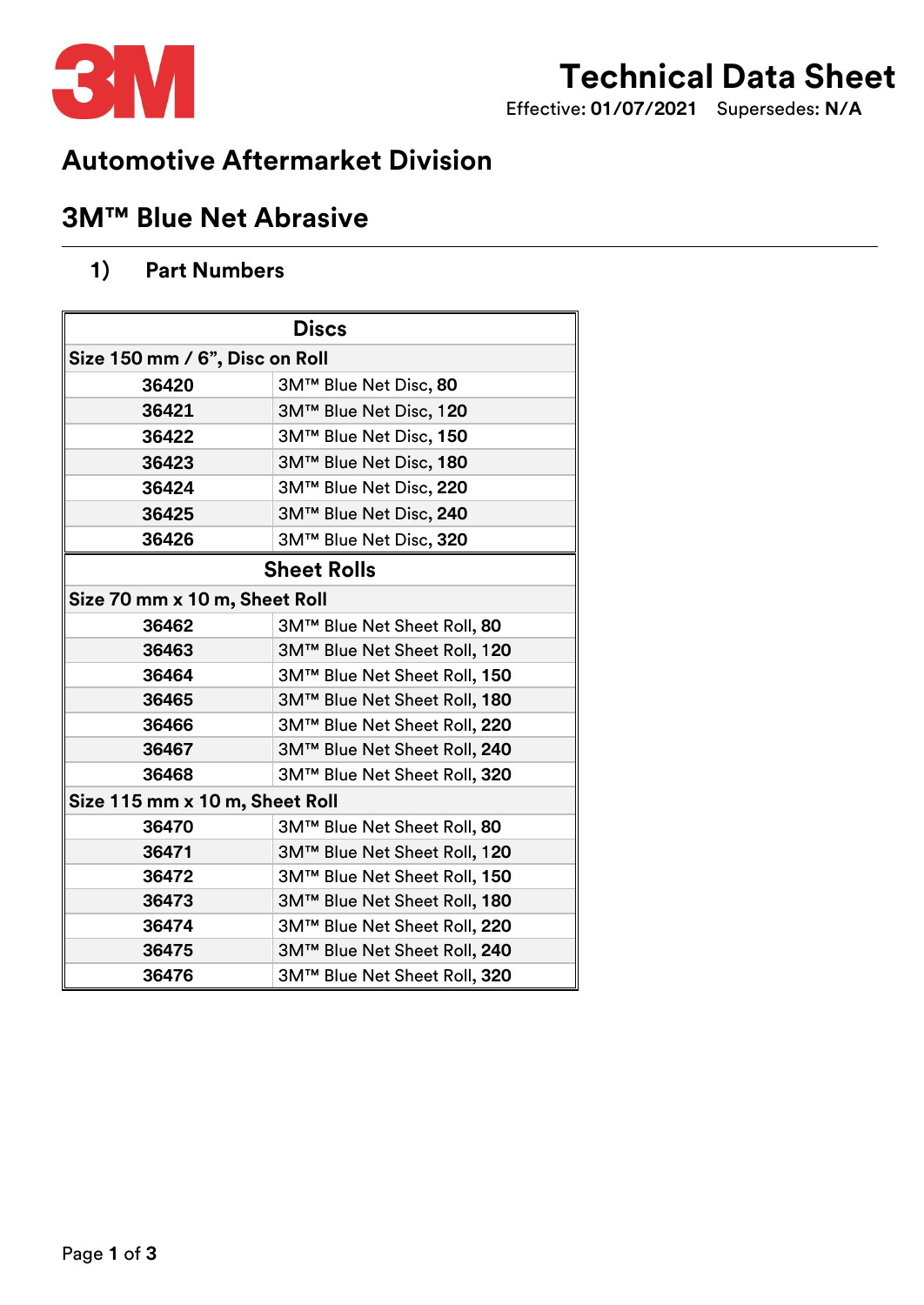

# **Technical Data Sheet**

Effective: **01/07/2021** Supersedes: **N/A**

#### **2) Description and Applications**

Performance abrasive designed for use with a DA sander (or on a block). Product has very good initial and sustained cut for use on clear coats, paint, primer, filler, and plastics. Product designed to maximise extraction efficiency, when used with a dust extraction system.

| Grade | <b>Applications</b>                                                                                                                                       |
|-------|-----------------------------------------------------------------------------------------------------------------------------------------------------------|
| 80    | General stock removal- Paint, Filler, Putty etc<br>Used to clean the repair area and remove all loose paint particles or rust.<br>Initial filler shaping. |
| 120   | Used to clean the repair area and remove all loose paint particles or rust.<br>Filler sanding.                                                            |
| 150   | Used to clean the repair area and remove all loose paint particles or rust.<br>Filler sanding.                                                            |
| 180   | Feather edge around the repair area.                                                                                                                      |
| 220   | Feather edge around the repair area.<br>Surface refinement.                                                                                               |
| 240   | Surface refinement.<br>Filler shaping.<br>Levelling stone chips before repair.                                                                            |
| 320   | Remove texture from primer surface.<br>Final featheredging and refinement before primer application (Disc on Dual Action sander)<br>E-coat sanding.       |

#### **3) Physical Properties**

Backing: Net with integrated loops Mineral: 3M™ Precision Shaped Grain and Aluminium Oxide blend Bonding: Resin Bond Colour: Blue Grades: 80 to 320

#### **4) Directions for Use**

Product can be used on a tool or by hand. Product should be used dry. For best results use in combination with a dust extraction system. Product does not require specific hole alignment, unlike traditional 15-hole discs.

#### **5) Storage**

It is recommended that all Coated Abrasive Products should be stored at constant levels of temperature and humidity within the ranges of 18-22°C, 50-65% RH. They should be kept away from damp (or cold) walls, windows, or floors to avoid possible moisture absorption. Equally storage adjacent to heat sources e.g. steam pipes, radiators, hot air ducts, ovens, etc. should be avoided. Product is best stored in original packaging until ready for use. Shelf Life indefinite under these conditions.

#### **6) Safety**

Whenever possible, sanding should be carried out in a well-ventilated area and it is strongly recommended that suitable goggles, dust mask and gloves are worn. Pads should not be modified in any way. They should be used only in their original size and shape, as supplied.

3M™ Blue Net Abrasives are designed FOR PROFESSIONAL INDUSTRIAL USE ONLY.